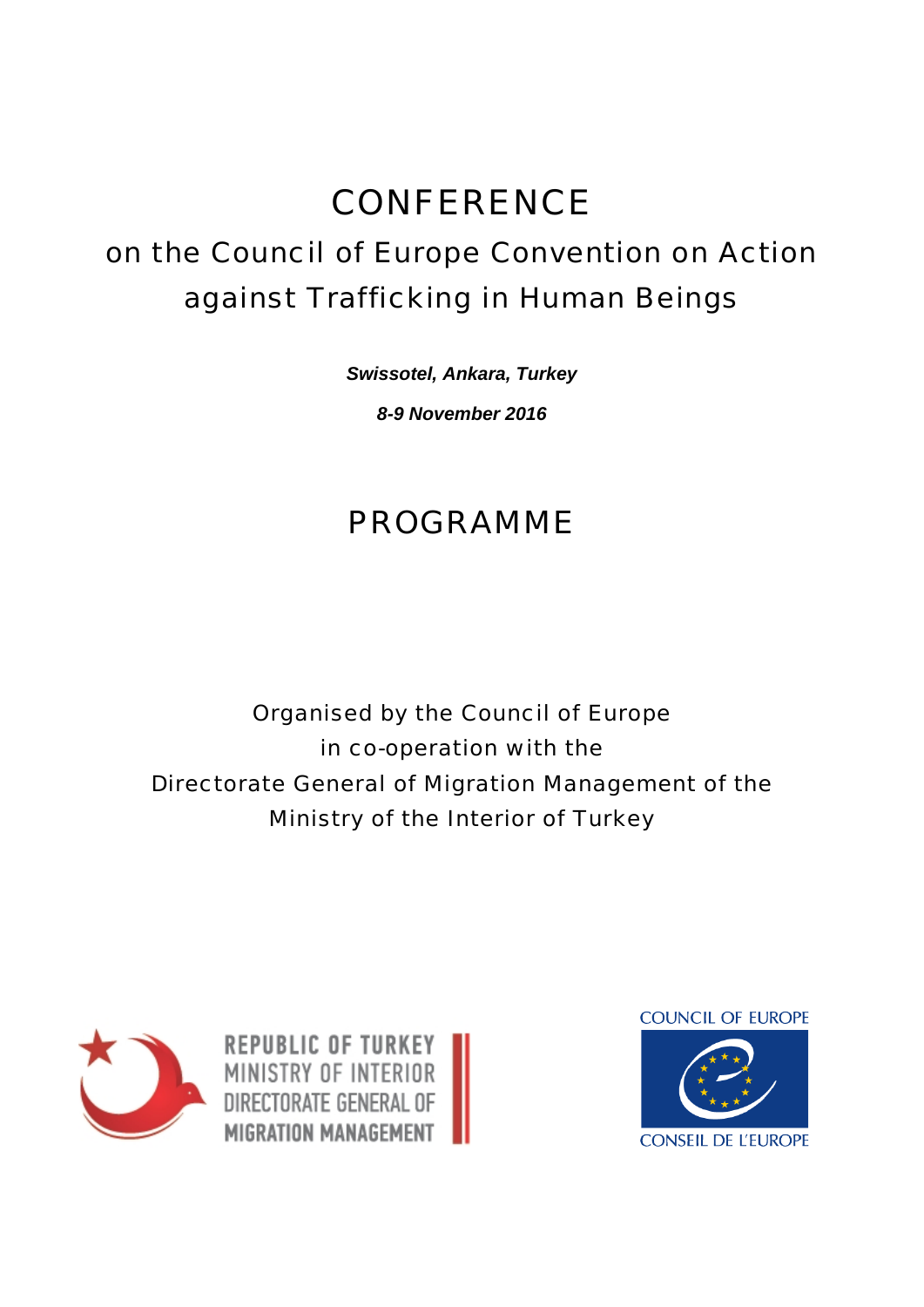## **8 November 2016**

| $09:00 - 09:30$ | Registration                                                                                                                                                                                                                                                                                                                                                                                                                                                                                                                                                                                                                                                                                                                                                                                                           |
|-----------------|------------------------------------------------------------------------------------------------------------------------------------------------------------------------------------------------------------------------------------------------------------------------------------------------------------------------------------------------------------------------------------------------------------------------------------------------------------------------------------------------------------------------------------------------------------------------------------------------------------------------------------------------------------------------------------------------------------------------------------------------------------------------------------------------------------------------|
| $09:30 - 10:00$ | <b>Opening statements</b><br>Mr Atilla Toros, General Director, Directorate General Of Migration Management,<br>Turkey<br>Mr Nicolas Le Coz, President of the Group of Experts on Action against Trafficking<br>in Human Beings (GRETA)<br>Mr Lado Gvivala, Head of Mission of the International Organization for Migration<br>(IOM) in Turkey                                                                                                                                                                                                                                                                                                                                                                                                                                                                         |
| $10:05 - 11:00$ | <b>First session: Measures to prevent trafficking in human beings</b><br>Moderator: Mr Jan van Dijk, Second Vice-President of GRETA<br>Multidisciplinary approach to preventing trafficking in human beings pursuant<br>$\bullet$<br>to the Council of Europe Convention against Trafficking in Human Beings -<br>Ms Baerbel Heide Uhl, international co-ordinator datACT- data protection in<br>anti-trafficking action<br>The International Organization of Migration's action to prevent trafficking in<br>$\bullet$<br>human beings - Ms Anastasia Saglam, Counter-Trafficking Focal Point, IOM<br>Turkey<br>Prevention of trafficking in human beings, in particular for the purpose of<br>$\bullet$<br>labour exploitation - Mr Omer Lutfi Ayhan, Ministry of Labour and Social<br>Security<br><b>Discussion</b> |
| $11:15 - 11:45$ | Coffee break                                                                                                                                                                                                                                                                                                                                                                                                                                                                                                                                                                                                                                                                                                                                                                                                           |
| $11:45 - 13:00$ | Second session: Measures to protect and promote the rights of victims<br>Moderator: Ms Petya Nestorova, Executive Secretary of the Council of Europe<br>Convention on Action against Trafficking in Human Beings<br>Victim-centred approach of the Council of Europe Convention on Action<br>against Trafficking in Human Beings and rights of victims of trafficking -<br>Mr Jan van Dijk, Second Vice-President of GRETA<br>Anti-trafficking regulations developed in line with the Council of Europe<br>$\bullet$<br>Convention in Turkey - Mr Abdullah Semih Yıldız, Director of Human<br>Trafficking Department, Directorate General of Migration Management of the<br>Ministry of Interior of Turkey<br><b>Discussion</b>                                                                                        |
| $13:00 - 14:30$ | Lunch                                                                                                                                                                                                                                                                                                                                                                                                                                                                                                                                                                                                                                                                                                                                                                                                                  |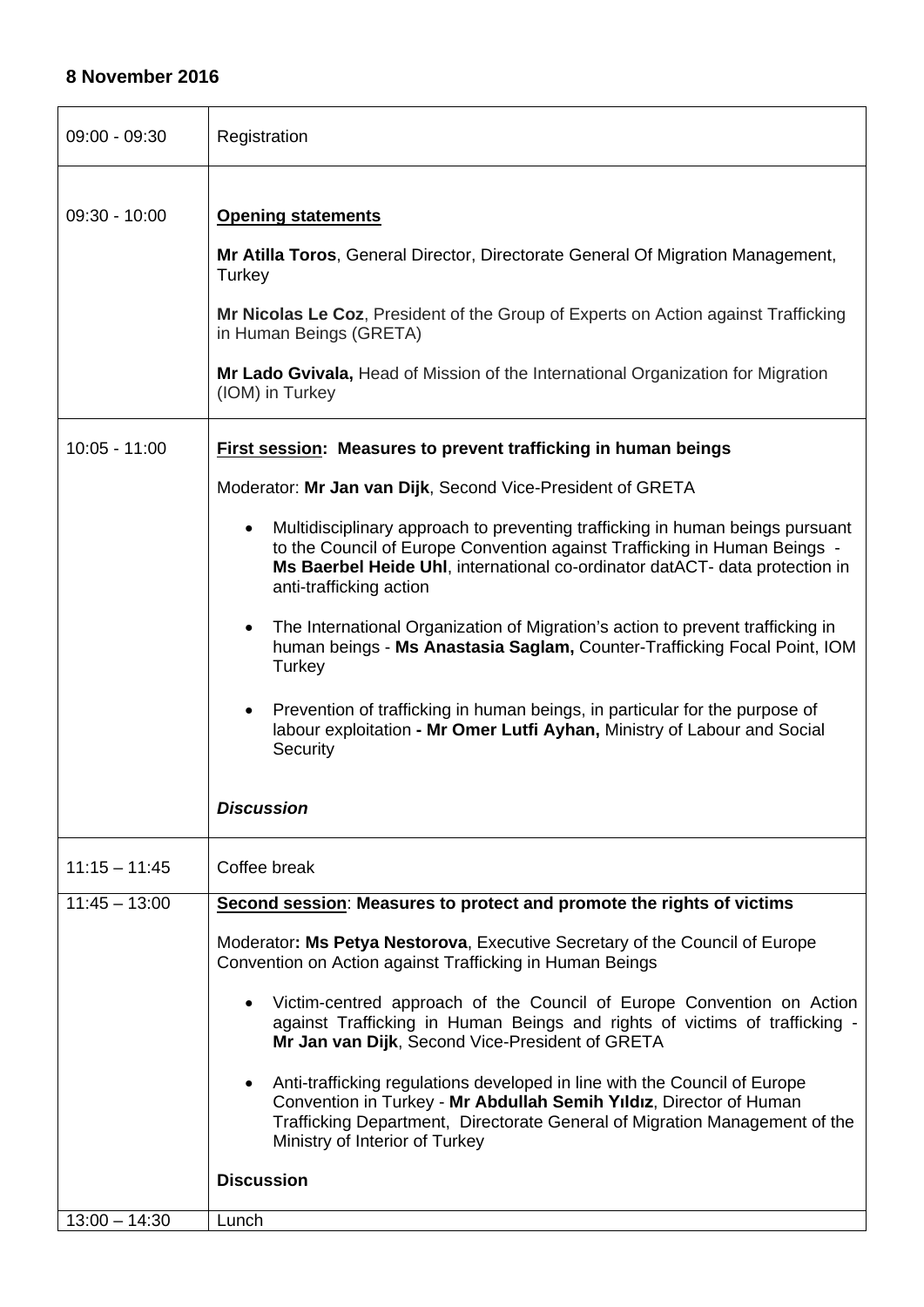| 14:30 - 16:00 | Third session: Combating trafficking in human beings through criminal law:<br>the criminal offence and prosecution of perpetrators                                                                                                                                                    |
|---------------|---------------------------------------------------------------------------------------------------------------------------------------------------------------------------------------------------------------------------------------------------------------------------------------|
|               | Moderator: Mr Fatih Susuz, Anti-Trafficking Division, Council of Europe                                                                                                                                                                                                               |
|               | Substantive criminal law provisions and measures on investigation and<br>$\bullet$<br>prosecution contained in the Council of Europe Convention on Action against<br>Trafficking in Human Beings - Mr Nicolas Le Coz, President of GRETA                                              |
|               | Criminalising trafficking in human beings in Turkish penal law and relevant<br>$\bullet$<br>case-law - Mr Rifat Sagut, Prosecutor                                                                                                                                                     |
|               | Case-study - Mr Tolga Becer, Superintendent, Head of the Central Brigade<br>$\bullet$<br>against Human Trafficking, Ministry of Interior of Turkey                                                                                                                                    |
|               | <b>Discussion</b>                                                                                                                                                                                                                                                                     |
| 16:00 - 16:30 | Coffee break                                                                                                                                                                                                                                                                          |
| 16:30 - 18:00 | Fourth session: Co-operation and co-ordination of anti-trafficking action at<br>national and international level                                                                                                                                                                      |
|               | Moderator: Mr Nicolas Le Coz, President of GRETA                                                                                                                                                                                                                                      |
|               | The Convention obligations on co-operation and co-ordination as<br>$\bullet$<br>indispensable prerequisites for successful action against trafficking in human<br>beings - Ms Petya Nestorova, Executive Secretary of the Secretariat of the<br><b>GRETA of the Council of Europe</b> |
|               | National co-ordinating bodies for action against trafficking in Human Beings<br>$\bullet$<br>in Turkey -Mr Ebubekir Kurt, Directorate General of Migration Management<br>of the Ministry of Interior of Turkey                                                                        |
|               | Co-operation and partnership with civil society in anti-trafficking action -<br>Ms Baerbel Heide Uhl, international co-ordinator datACT- data protection in<br>anti-trafficking action                                                                                                |
|               | <b>Discussion</b>                                                                                                                                                                                                                                                                     |